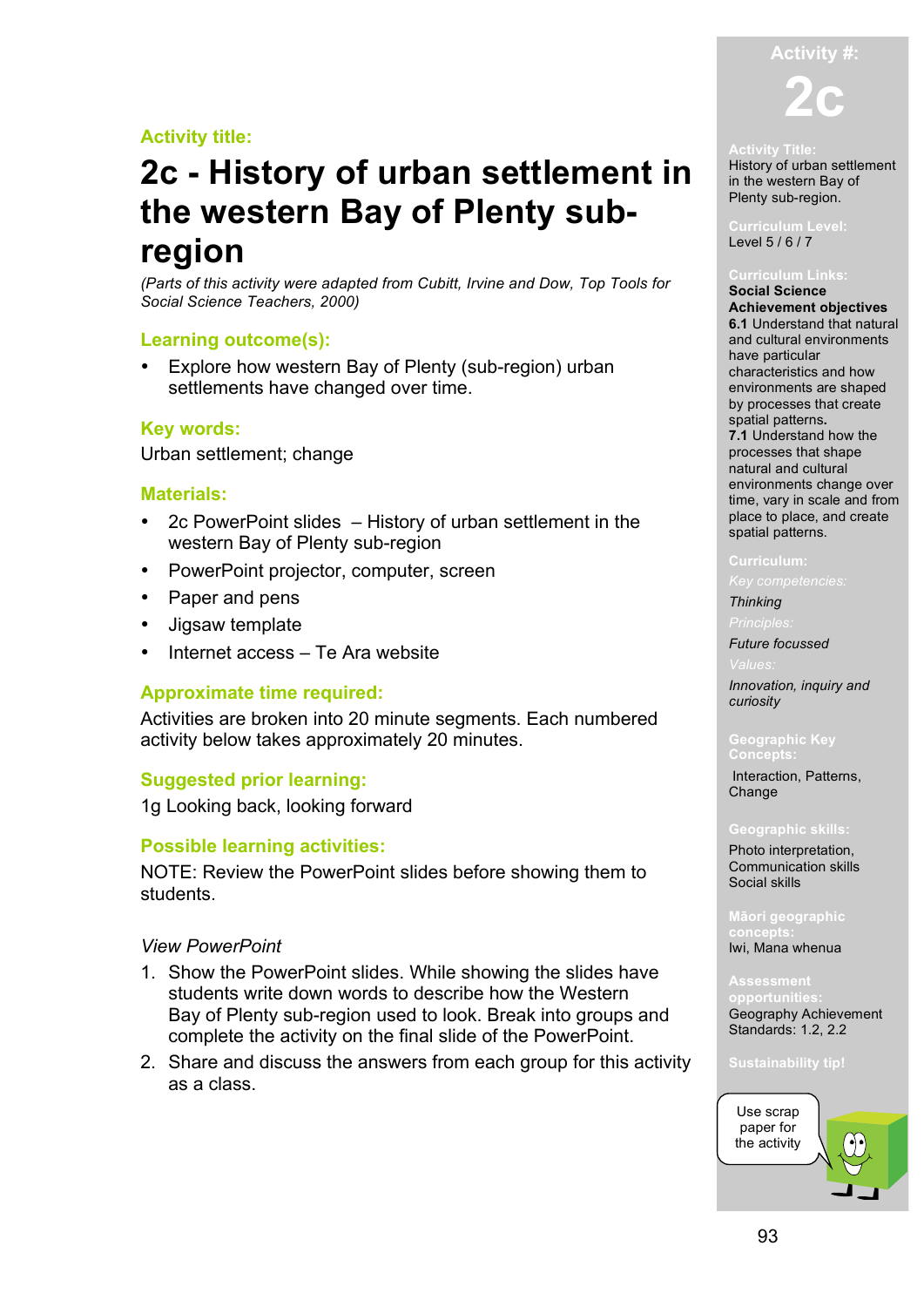## *Pieces of a puzzle*

- 3. *(This activity was adapted from one developed by Cubitt, Irvine and Dow, Top Tools for Social Science Teachers, 2000).* This activity helps students select and communicate information about the changing environment of the western Bay of Plenty from urban settlement. Divide the class into 10 groups – each group will be focusing on a different place in the western Bay of Plenty region from the following: Cameron Road, Devonport Road, Mauāo, Pilot Bay, Katikati, Te Puke, Waihī Beach, Spring Street, Sulphur Point and Willow Street. Provide each student group with a copy of the jigsaw template (following these instructins), enlarged to A3 size, and a PowerPoint slide handout with photos from their allocated area. For example the group allocated Pilot Bay receives the photos on slide 9 and the focus of their attention for this activity is the area of Pilot Bay. Each student group places its photos on the centre piece of the jigsaw template. They then allocate each of the remaining eight pieces of the jigsaw to answering each of the eight questions:
	- 1. What type of landscape are you?
	- 2. Where are you located?
	- 3. How were you formed?
	- 4. What changes are you currently experiencing?
	- 5. What is your most significant natural feature?
	- 6. What resources do you have?
	- 7. What is the biggest threat to your continued existence?
	- 8. How do people use you?

Each student group needs to place a verbal or visual response to each question on each piece of their jigsaw puzzle.

Students exchange completed puzzles and explain responses to other groups.

## *Exploring historical early Māori settlement*

- 4. Discuss as a group the concepts of iwi (a tribe who has particular geographical boundaries outlining the region over which they have mana whenua status). Visit the Te Ara website at www.teara.govt.nz and under the topic Māori New Zealanders / Iwi find pages 1 and 2 of the Tauranga Moana tribes or click on the following links: Page 1: http://www.teara.govt.nz/en/tauranga-moana-tribes/1 and Page 2: http://www.teara.govt.nz/en/tauranga-moana-tribes/2. Make copies of this or other similar material for students and in groups complete the following:
	- Describe the arrival of the ancestors of one iwi from Tauranga Moana
	- Describe three key historical events for this iwi

Each group shares answers with the class. As a class discuss the concepts of mana whenua and ahikā for todays' members of this iwi. NOTE: Mana whenua – is the right to use, manage and control land and is dependent on the protection of mana whenua. Mana whenua is based on